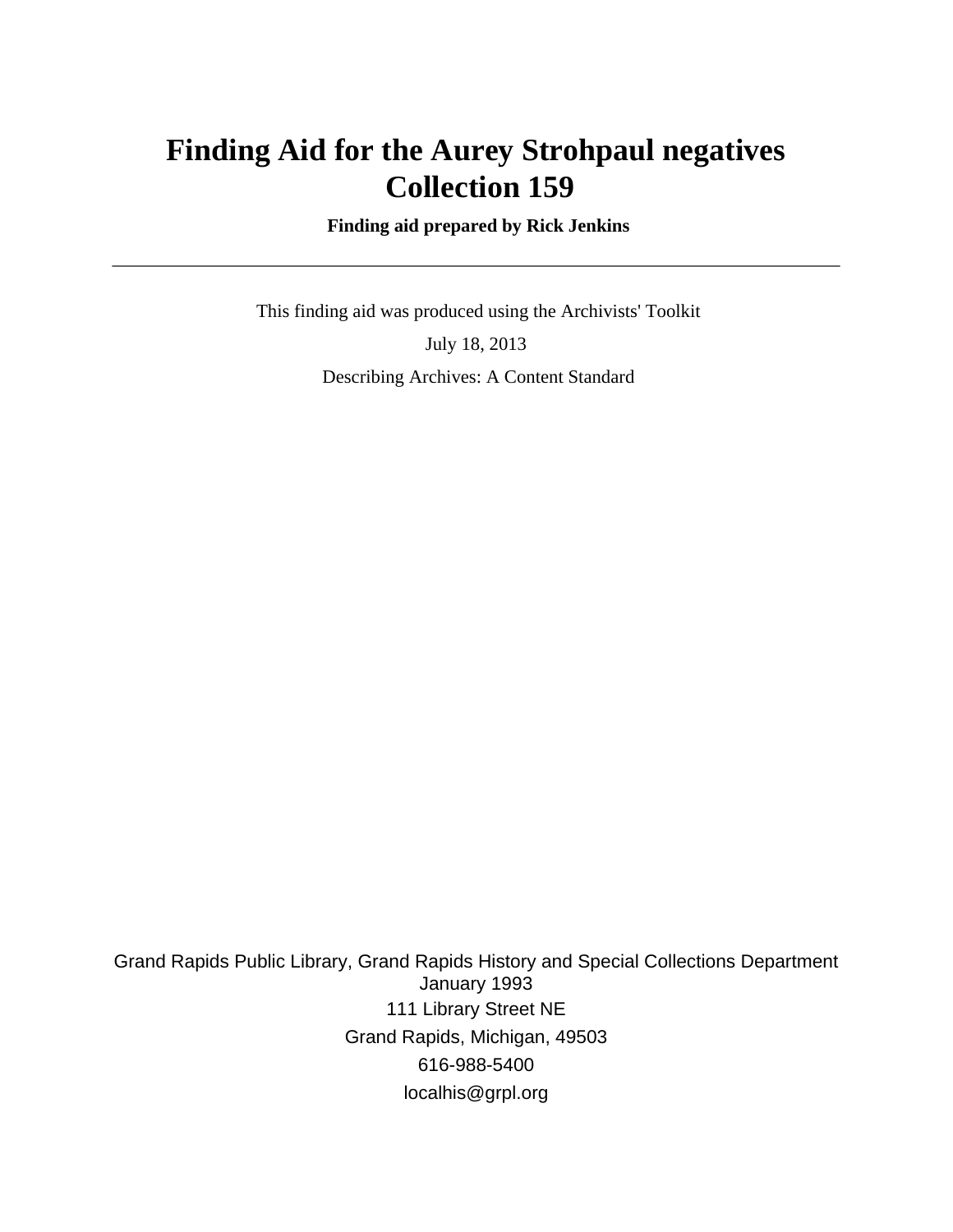# **Table of Contents**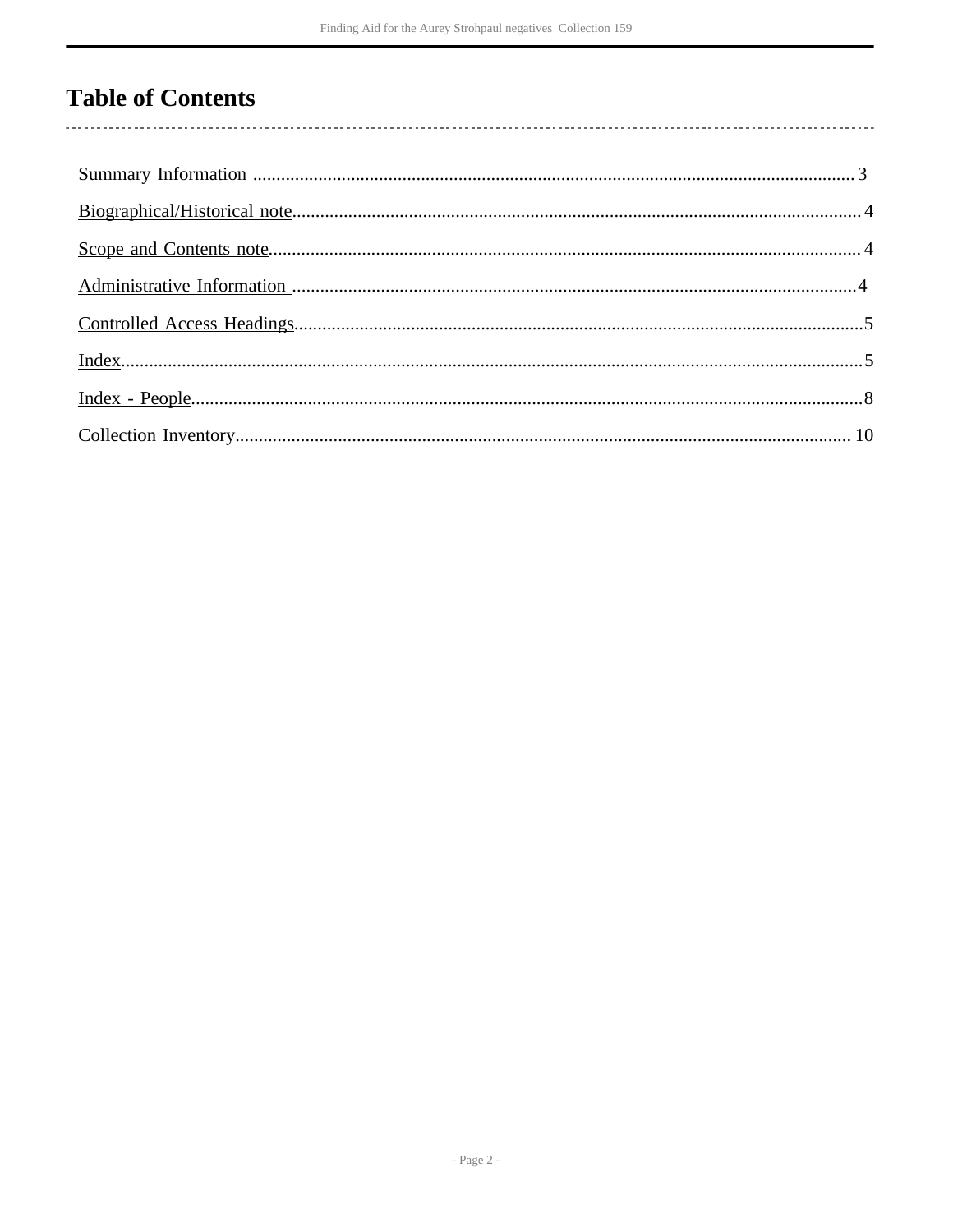# <span id="page-2-0"></span>**Summary Information**

| <b>Repository</b>             | Grand Rapids Public Library, Grand Rapids History and Special<br><b>Collections Department</b>                                                                                                                                                                                                                                                                                                                                                                                                                                                                        |
|-------------------------------|-----------------------------------------------------------------------------------------------------------------------------------------------------------------------------------------------------------------------------------------------------------------------------------------------------------------------------------------------------------------------------------------------------------------------------------------------------------------------------------------------------------------------------------------------------------------------|
| <b>Creator - Photographer</b> | Strohpaul, Aurey, 1904-1978                                                                                                                                                                                                                                                                                                                                                                                                                                                                                                                                           |
| <b>Title</b>                  | Aurey Strohpaul negatives                                                                                                                                                                                                                                                                                                                                                                                                                                                                                                                                             |
| Date [inclusive]              | 1938-1948, n.d.                                                                                                                                                                                                                                                                                                                                                                                                                                                                                                                                                       |
| <b>Extent</b>                 | 1.25 Linear feet Three boxes                                                                                                                                                                                                                                                                                                                                                                                                                                                                                                                                          |
| Language                      | English                                                                                                                                                                                                                                                                                                                                                                                                                                                                                                                                                               |
| <b>Abstract</b>               | Contains negatives taken by Aurey Strohpaul (1904-1978) of events and<br>people in Grand Rapids, Michigan as well as sport and outdoor topics<br>from Upper Michigan. The chronologically arranged negatives date from<br>1938 through 1948, with a gap from 1942 through November 1946 during<br>which time Strohpaul was a member of the United States Navy. Of note<br>are his images of Harry S Truman's visit to Grand Rapids in 1946, the<br>Interlochen National Music Camp, the Michigan National Guard 126th<br>Infantry and Native Americans from Michigan. |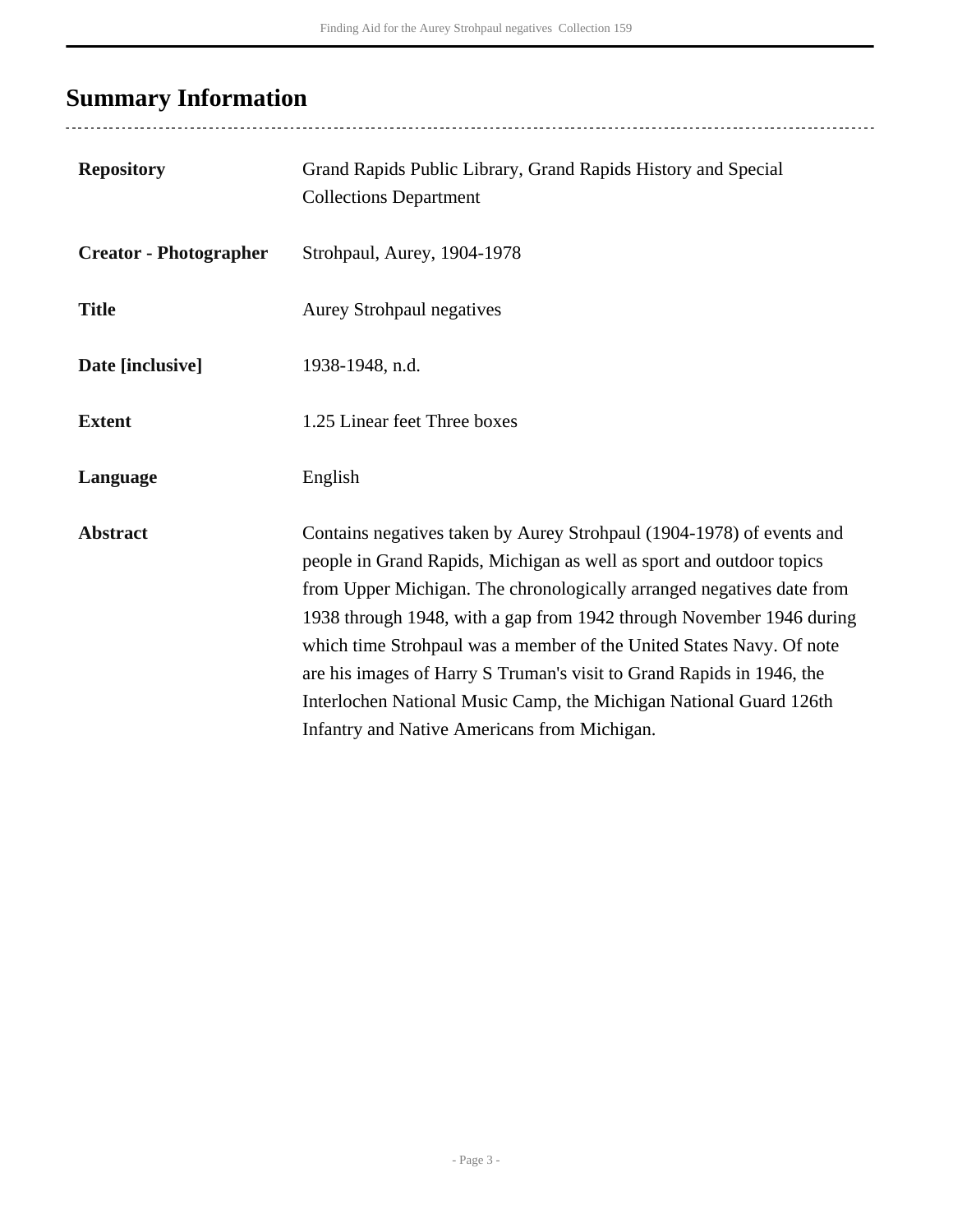## <span id="page-3-0"></span>**Biographical/Historical note**

Born in Sturgis, Michigan in 1904, Aurey Strohpaul moved to Grand Rapids in 1911. He began working for the Battle Creek Moon Journal in 1923 as a reporter. The next year he began his twenty-five years with The Grand Rapids Press as a photographer. During World War II he was a U.S. Navy photographer assigned to document five combat operations in the Pacific Theater.

In 1948 Strohpaul accepted the position of Publicity Director of the West Michigan Tourist Association (WMTA). He was named the WMTA Secretary-Manager in 1956. He held that position until 1966, when he semi-retired. He continued in this semi- retired position until 1977. During these latter years, he was honored by the state's tourist directors with the distinguished CORTE Award.

Strohpaul married Harriet; they had two daughters: Nancy Bockheim and Beverly Blackall. Strohpaul died 30 September 1978.

### <span id="page-3-1"></span>**Scope and Contents note**

Dating from June 1938 through October 1948, the collection is arranged chronologically. It depicts people, places, and events in Grand Rapids and northern Michigan. No images exist from late 1942 through November 1946 when Strohpaul served as a photographer in the U.S. Navy.

Of note are his images of President Harry S. Truman's visit to Grand Rapids in September 1948, the Interlochen National Music Camp, the Michigan National Guard 126th Infantry (from Grand Rapids), the State Democratic Convention, outdoor events, wild animals, hunting and fishing and Native Americans.

Among the places depicted are: Lake Charlevoix, Sleeping Bear Sand Dunes, Grand Marias Sand Dunes, Grand Haven beach, Macatawa beach, Grand Sable Falls, the Kitchitikipi Springs, Elk Rapids, Harbor Springs, Sault Ste. Marie, Leland, Zeeland and the Ionia Reformatory. Some of the other people depicted include Jim Pontiac, Charles Potter, Kim Sigler, Senator Ferguson, Joseph Maddy and Frank Sparks.

### <span id="page-3-2"></span>**Administrative Information**

### **Publication Information**

Grand Rapids Public Library, Grand Rapids History and Special Collections Department January 1993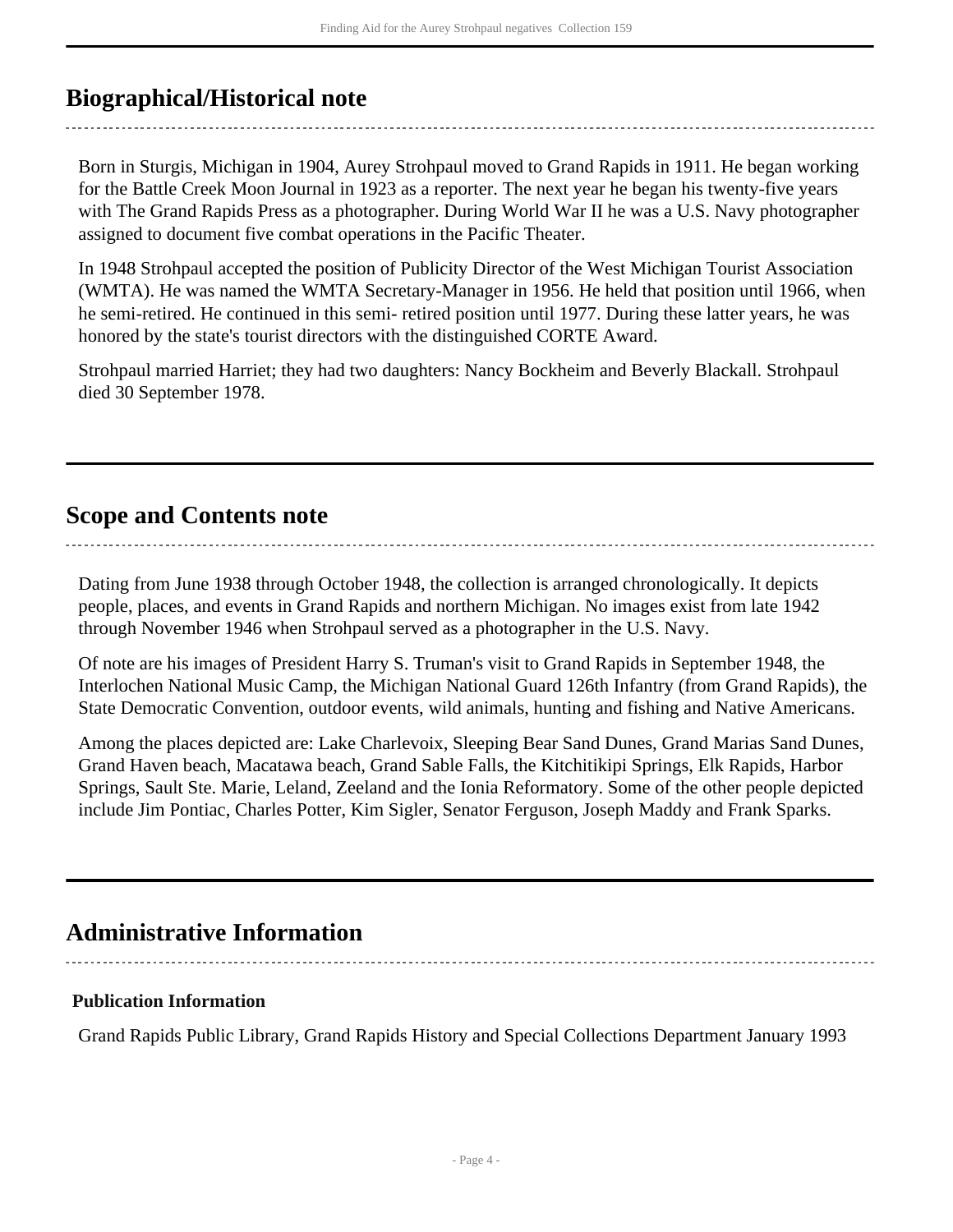#### **Immediate Source of Acquisition note**

Unknown, no accession number

### <span id="page-4-0"></span>**Controlled Access Headings**

#### **Corporate Name(s)**

• Interlochen Arts Academy (Interlochen, Mich.).

#### **Geographic Name(s)**

- Grand Rapids (Mich.) -- History -- Photographs
- Sleeping Bear Dunes National Lakeshore (Mich.) -- Photographs

#### **Subject(s)**

• Indians of North America -- Michigan

## <span id="page-4-1"></span>**Index**

Acme, Mich. - b. 1, f. 14

- Bathroom b. 1, f. 22
- Bazooka b. 2, f. 24
- Beaches b. 1, f. 31, 48; b. 2, f. 1
- Bears b. 1, f. 13; b. 2, f. 3, 11
- Birthday Cake b. 1, f. 29
- Blaney Park, Canada b. 2, f. 11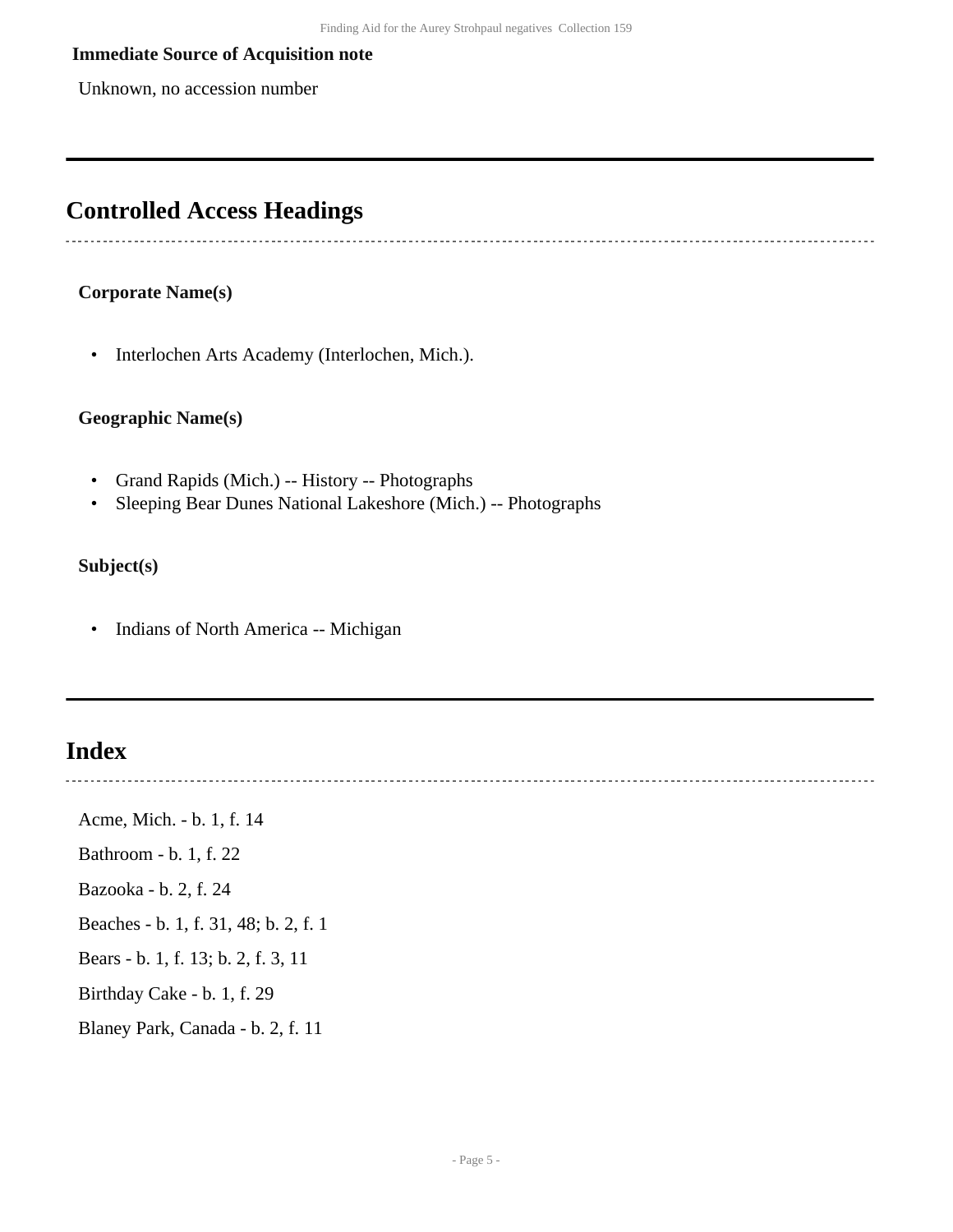Boats - b. 2, f. 4 Boxing Matches - b. 1, f. 11, 12 Boy Scouts - b. 1, f. 43 Boyne City, Mich. - b. 2, f. 17 Charlevoix City Bridge - b. 2, f. 2 Composers - b. 1, f. 1, 42 Crackpots Club - b. 1, f. 35 Deer - b. 2, f. 10 Doctors - b. 2, f. 24, 25 Downtown Grand Rapids - b. 2, f. 13-15 Drums - b. 1, f. 16, 44 Dune buggies - b. 1, f. 2-3 Dutch clothing - b. 1, f. 36 Elk Rapids, Mich. - b. 1, f. 5 Filer Mansion, Manistee, Mich. - b. 1, f. 22 Fisherman - b. 1, f. 7, 19 Fishing - b. 1, f. 4, 17-18 Geese - b. 2, f. 12, 21 Gliders - b. 1, f. 15 Grand Haven, Mich. Beach - b. 1, f. 31, 48 Grand Marais Sand Dunes - b. 2, f. 6 Grand Rapids Press Play Day - b. 1, f. 26 Grand Sable Falls, Mich. - b. 2, f. 9 Graves - b. 1, f. 14

- Hannah Floral Co. b. 1, f. 10
- Harbor Springs, Mich. b. 1, f. 46
- High Jumping b. 1, f. 26
- Houses b. 1, f. 6; b. 2, f. 17
- Indian clothing b. 1, f. 46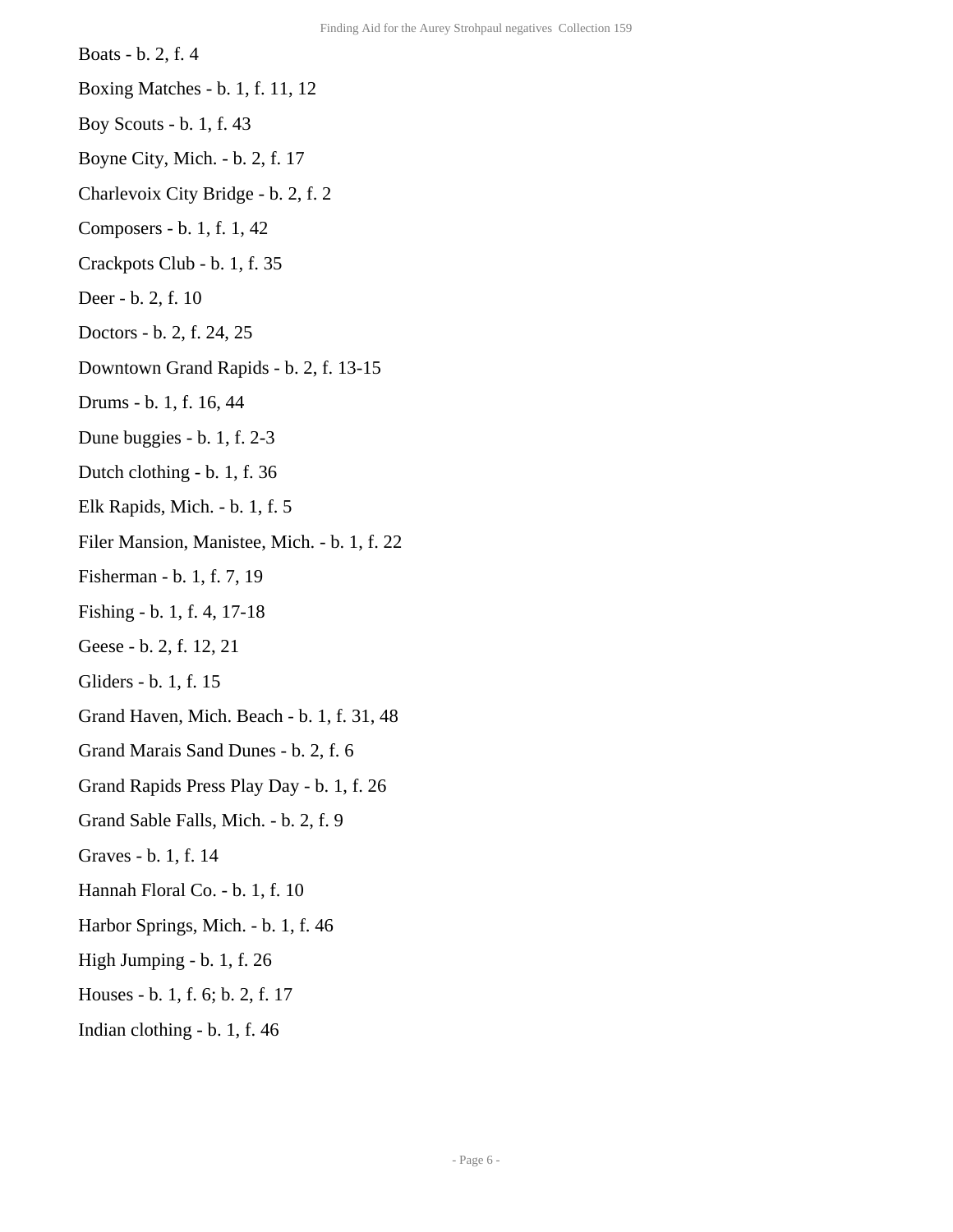Indians - b. 1, f. 46 Interlochen National Music Camp - b. 1, f. 1, 16, 19, 42, 44 Ionia Reformatory - b. 1, f. 33 Ironton Ferry - b. 2, f. 5 Jeeps - b. 2, f. 25 John Ball Park - b. 1, f. 30 Kalkaska Trout King - b. 2, f. 18 Kitchens - b. 1, f. 1 Kitchitikipi Spring, Manistique, Mich. - b. 2, f. 3 Lake Charlevoix - b. 2, f. 7 Leland, Mich. - b. 1, f. 7 Macatawa Beach - b. 2, f. 1 Macatawa Water Ski School - b. 1, f. 47 Machine guns - b. 2, f. 25 Mess halls - b. 2, f. 23-24 Michigan National Guard - b. 2, f. 25 Michigan National Guard, 126th Inf. - b. 1, f. 8, 34; b. 2, f. 23-4. Musicians - b. 1, f. 24 Northport, Mich. - b. 1, f. 6, 17 Old Newsboys Band - b. 1, f. 24 Operating Room - b. 1, f. 33 Parades - b. 1, f. 29 Pere Marquette River - b. 1, f. 4 Performers - b. 1, f. 37-8 Pianos - b. 1, f. 19 Piers - b. 1, f. 7 Poultry - b. 1, f. 9 Radio broadcast, St. Ignace, Mich. - b. 2, f. 8 Radio man - b. 2, f. 25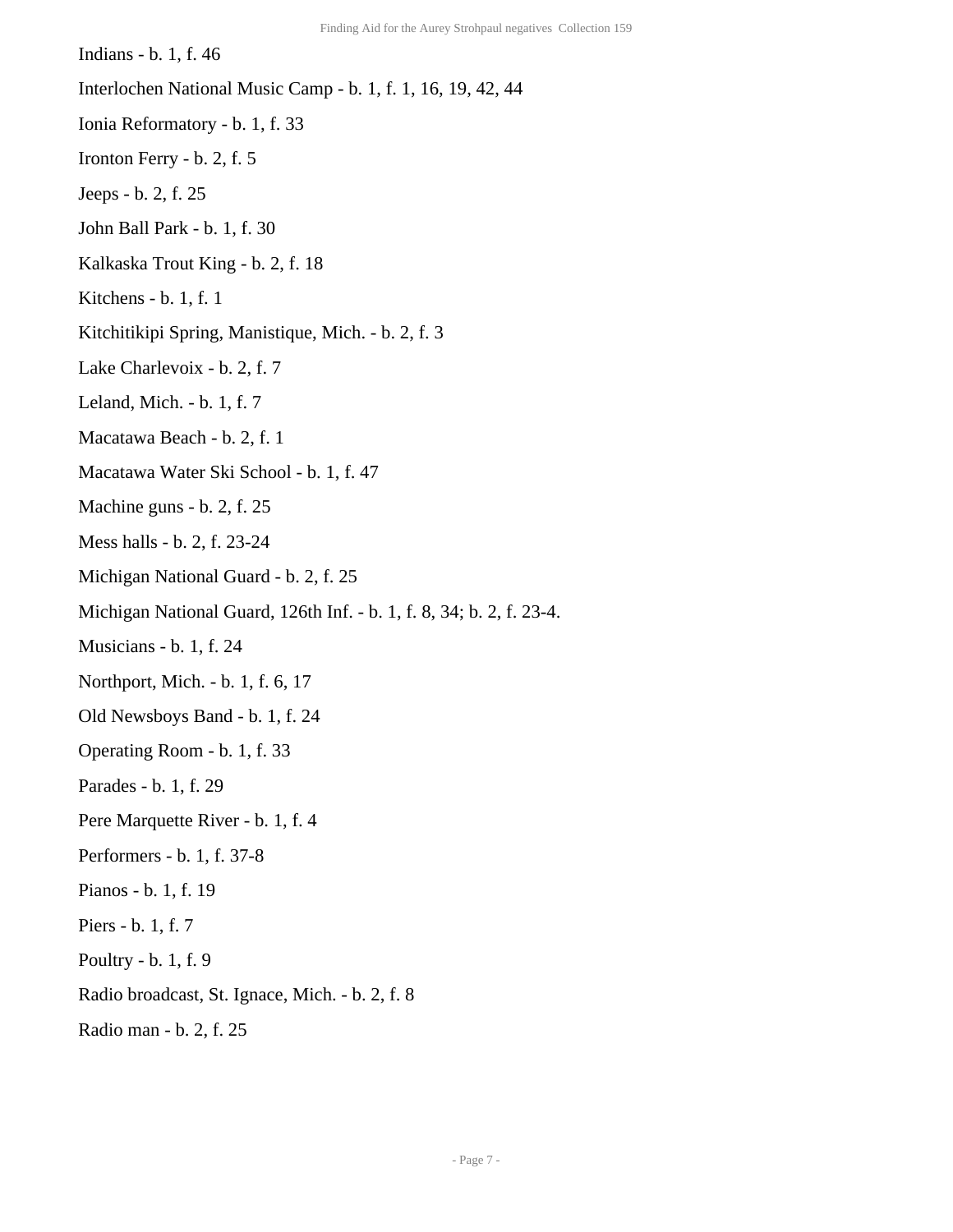- Reburial rites, Fr. Wiekamp b. 1, f. 40
- Reserve Policeman b. 1, f. 20
- Sack Race b. 1, f. 26
- Sand skiing b. 1, f. 2-3
- Sleeping Bear Sand Dunes b. 1, f. 2-3, 27
- Soldiers b. 1, f. 8, 34; b. 2, f. 23-5
- Soo Locks, Sault Ste. Marie, Mich. b. 2, f. 4
- SPEBSQSA Chorus b. 1, f. 41
- SPEBSQSA-Great Lakes Invitational b. 1, f. 37
- State Democratic Convention, 1947 b. 1, f. 23
- Swimming meets b. 1, f. 50
- Tanks b. 2, f. 23
- Trucks b. 2, f. 25
- Violins b. 1, f. 44
- Water Skiing b. 1, f. 47
- Water Skiing, Holland b. 1, f. 45, 49
- White's Covered Bridge b. 1, f. 39
- Zeeland (Mich.) Centennial Celebration b. 1, f. 29

### <span id="page-7-0"></span>**Index - People**

- Atwill, Willis b. 1, f, 21
- Brehmer, Ethel b. 1, f, 27
- Christofferson, Dr. b. 2, f, 21
- DeGoed, Lee b. 1, f, 49
- Dean, Ken b. 1, f, 36
- East, Ben b. 2, f, 19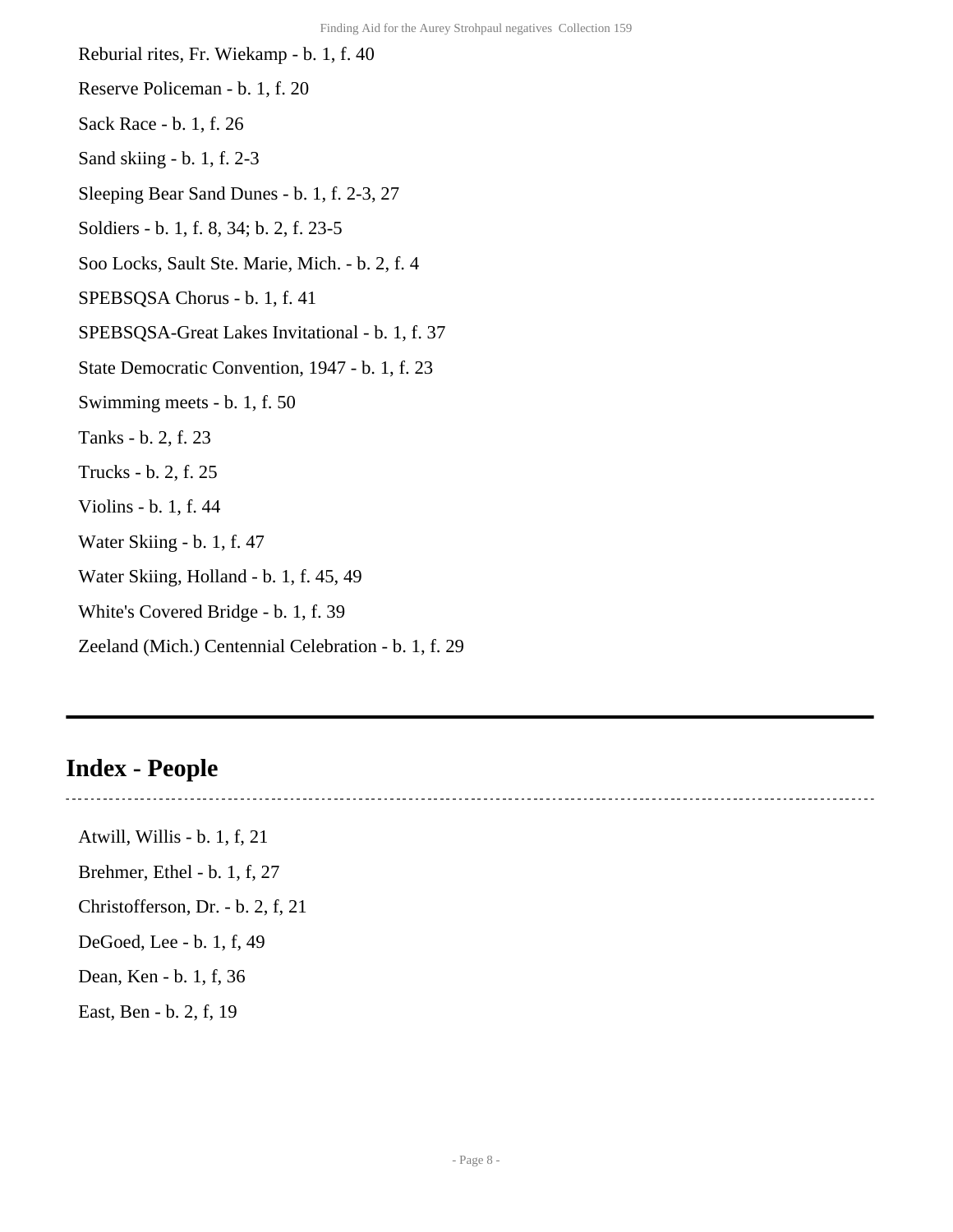- Elliott, Eugene b. 1, f, 21
- Ferguson, Sen. b. 2, f, 21
- Gain, Cleo b. 1, f, 27
- Garthe, Marilyn b. 1, f, 27
- Grainge, Peraz b. 1, f, 19
- Hannah, John Alfred b. 1, f, 9-10
- Hastings, Walter b. 1, f, 13
- Heilman, Harry b. 2, f, 8
- Iverson, Henry b. 1, f, 28
- Maddy, Dr. Joseph b. 1, f, 42
- O'Brien, Pat b. 2, f, 20
- Pearson, William b. 2, f, 16
- Peters, Art b. 1, f, 36
- Peterson, Nathalie b. 1, f, 27
- Pontiac, Jim b. 1, f, 25
- Potter, Charles b. 2, f, 21
- Ramey, Wes b. 1, f, 11-12
- Sigler, Kim b. 1, f, 21; b. 2, f, 16
- Sparks, Frank b. 2, f, 18
- Truman, Harry S b. 2, f, 13-15
- Vanderploeg family b. 1, f, 45
- Vanderploeg, Harold b. 1, f, 36
- Weller, Anthony b. 1, f, 36
- Wyhes, Marjorie b. 1, f, 19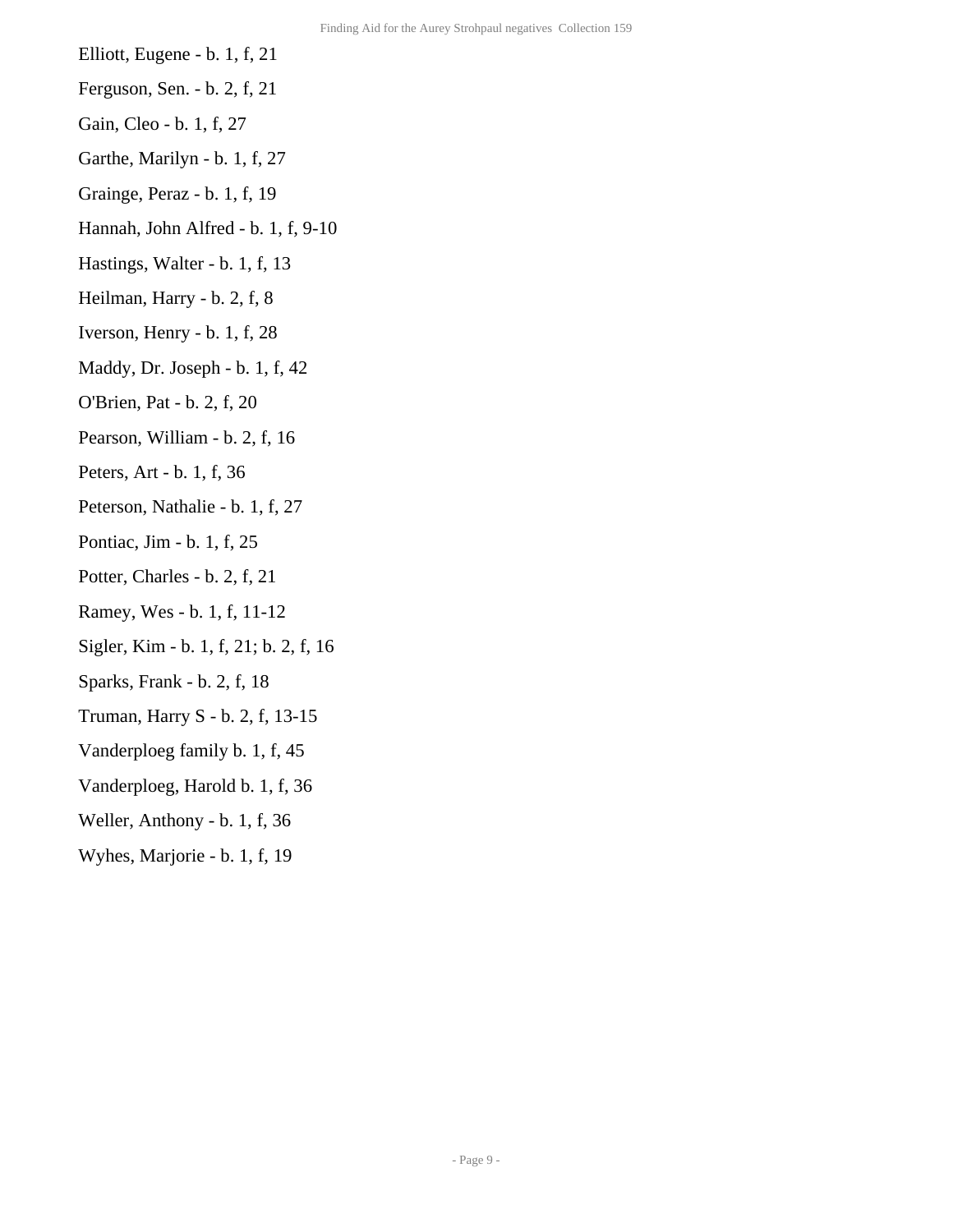## <span id="page-9-0"></span>**Collection Inventory**

|                                                     | <b>Box</b>   | Folder         |
|-----------------------------------------------------|--------------|----------------|
| Interlochen National Music Camp, 1938. (9)          | $\mathbf{1}$ | $\mathbf{1}$   |
| Sleeping Bear Sand Dunes, 1938. (13)                | $\mathbf{1}$ | $\overline{2}$ |
| Sleeping Bear Sand Dunes, 1938 (10)                 | $\mathbf{1}$ | 3              |
| Trout fishing, Pere Marquette River, 1940. (1)      | $\mathbf{1}$ | $\overline{4}$ |
| Elk Rapids, Mich., 1940. (4)                        | $\mathbf{1}$ | $\mathfrak{S}$ |
| Northport, Mich., 1940. (3)                         | $\mathbf{1}$ | 6              |
| Leland, Mich., 1940. (6)                            | $\mathbf{1}$ | $\overline{7}$ |
| Michigan National Guard, 126th Infantry., 1940.(16) | $\mathbf{1}$ | 8              |
| Hannah, John Alfred, 1941. (7)                      | $\mathbf{1}$ | 9              |
| Hannah, John Alfred, 1941. (10)                     | $\mathbf{1}$ | 10             |
| Ramey, Wes, 1941. (4)                               | $\mathbf{1}$ | 11             |
| Ramey, Wes, 1941. (5)                               | $\mathbf{1}$ | 12             |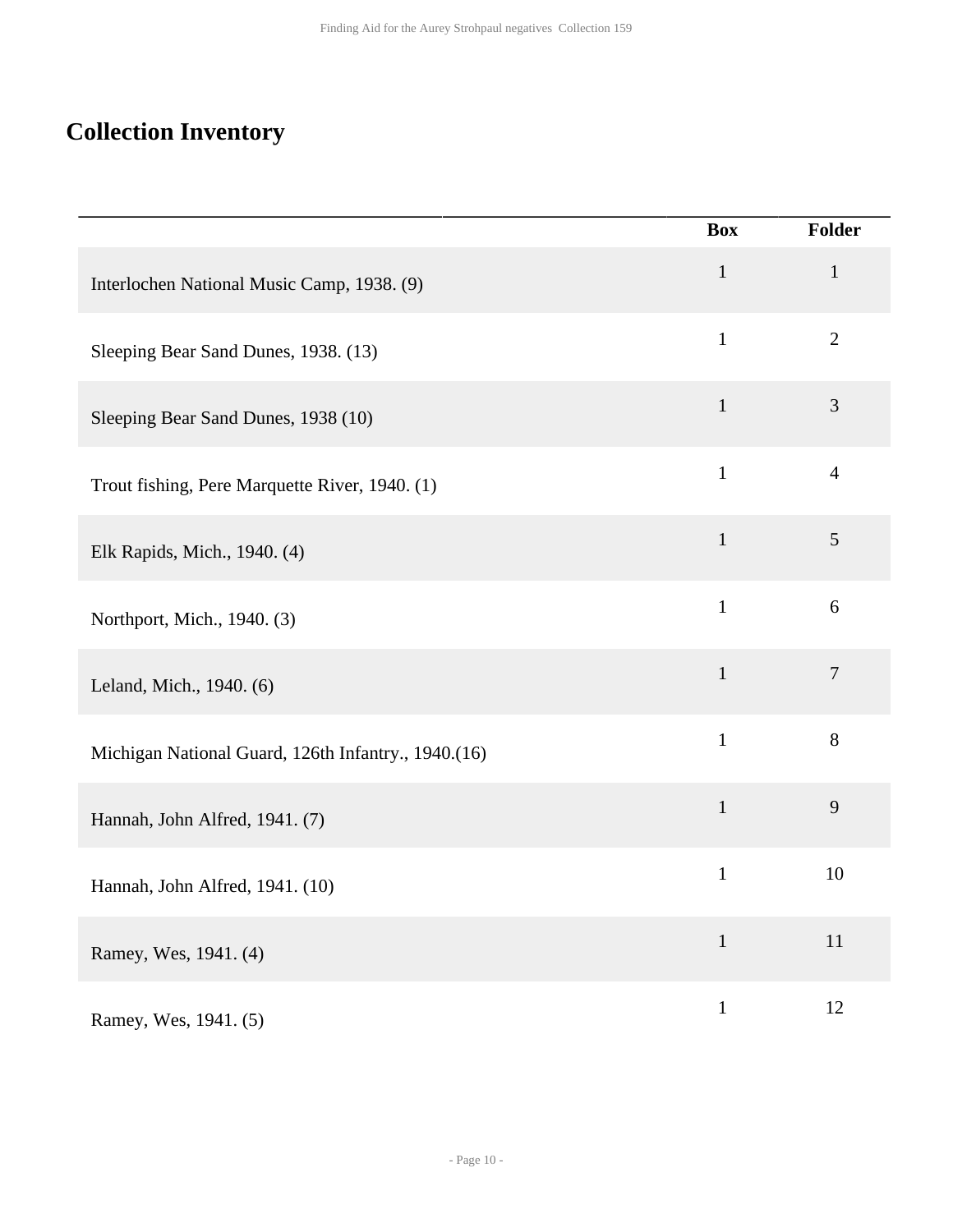| Hastings, Walter, 1941. (12)               | $\mathbf 1$  | 13 |
|--------------------------------------------|--------------|----|
| Acme, Mich., 1941. (2)                     | $\mathbf{1}$ | 14 |
| Gliders, 1941. (1)                         | $\mathbf{1}$ | 15 |
| Interlochen National Music Camp, 1941. (4) | $\mathbf{1}$ | 16 |
| Northport, Mich., 1941. (5)                | $\mathbf{1}$ | 17 |
| Northport, Mich., 1941. (6)                | $\mathbf{1}$ | 18 |
| Wyhes, Marjorie, 1942. (9)                 | $\mathbf 1$  | 19 |
| Reserve policemen, 1946. (5)               | $\mathbf{1}$ | 20 |
| Sigler, Kim, 1946. (2)                     | $\mathbf{1}$ | 21 |
| Filer mansion (Manistee, Mich.), 1947. (9) | $\mathbf{1}$ | 22 |
| State Democratic Convention, 1947. (10)    | $\mathbf{1}$ | 23 |
| Old Newboys Band, 1947. (11)               | $\mathbf{1}$ | 24 |
| Pontiac, Jim, 1947. (9)                    | $\mathbf 1$  | 25 |
| Play Day, 1947. (25)                       | $\mathbf{1}$ | 26 |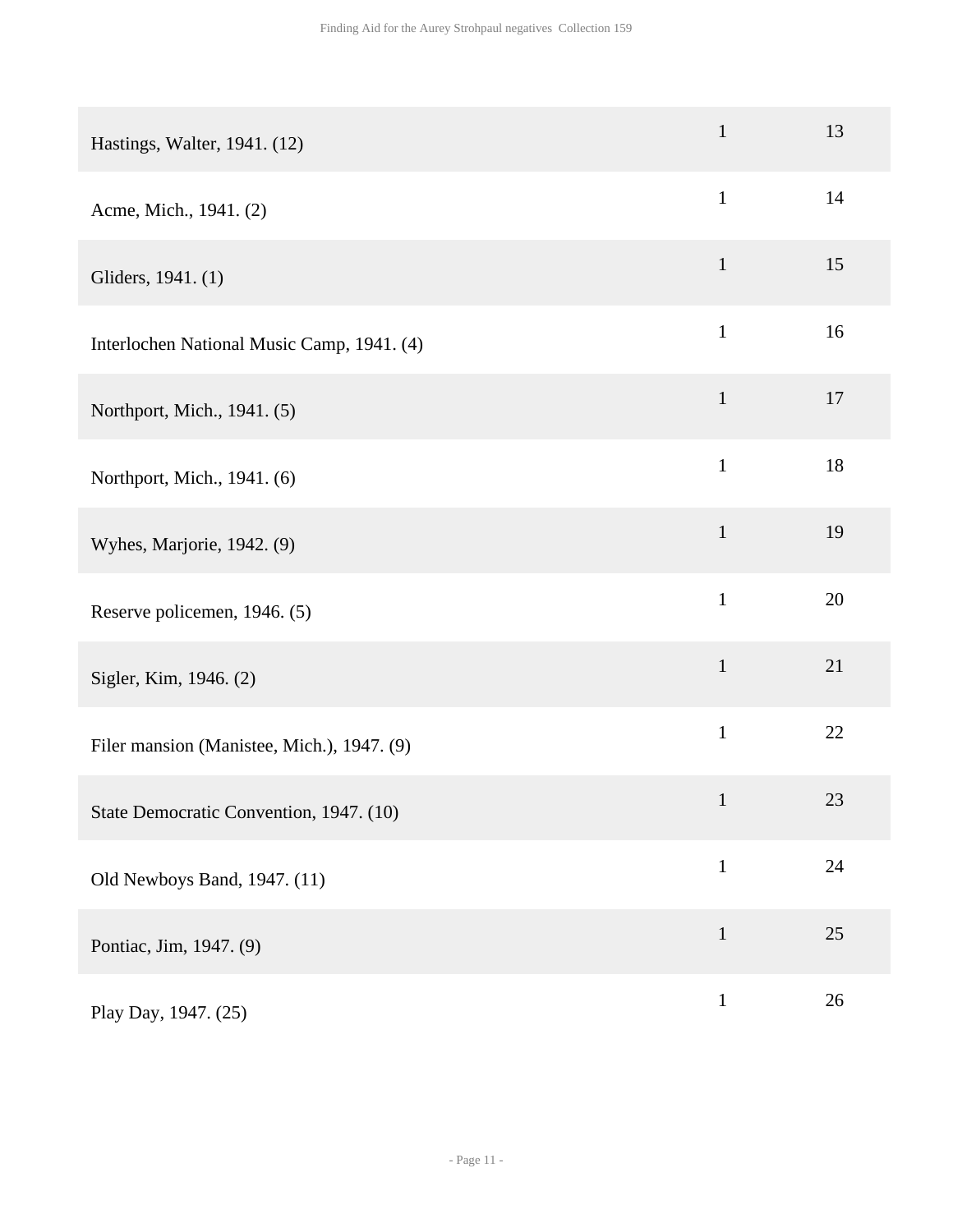| Sleeping Bear Sand Dunes, 1947. (7)                | $\mathbf{1}$ | 27 |
|----------------------------------------------------|--------------|----|
| Iverson, Henry, 1947. (2)                          | $\mathbf{1}$ | 28 |
| Zeeland Centennial, 1947. (14)                     | $\mathbf{1}$ | 29 |
| Field Day at John Ball Park, 1947. (4)             | $\mathbf{1}$ | 30 |
| Grand Haven, Mich., 1947. (3)                      | $\mathbf{1}$ | 31 |
| Kalkaska, Mich., 1947. (3)                         | $\mathbf{1}$ | 32 |
| Ionia Reformatory, 1947. (3)                       | $\mathbf{1}$ | 33 |
| Michigan National Guard, 126th Infantry, 1947.(12) | $\mathbf{1}$ | 34 |
| Crackpots Club, 1947. (5)                          | $\mathbf{1}$ | 35 |
| Holland group leaves for Cleveland, 1948.(7)       | $\mathbf{1}$ | 36 |
| SPEBSQSA, 1948.(16)                                | $\mathbf{1}$ | 37 |
| SPEBSQSA - Great Lakes Invitational, 1948.(13)     | $\mathbf{1}$ | 38 |
| White's Covered Bridge, 1948. (7)                  | $\mathbf{1}$ | 39 |
| Cross Village, Mich., 1948. (21)                   | $\mathbf{1}$ | 40 |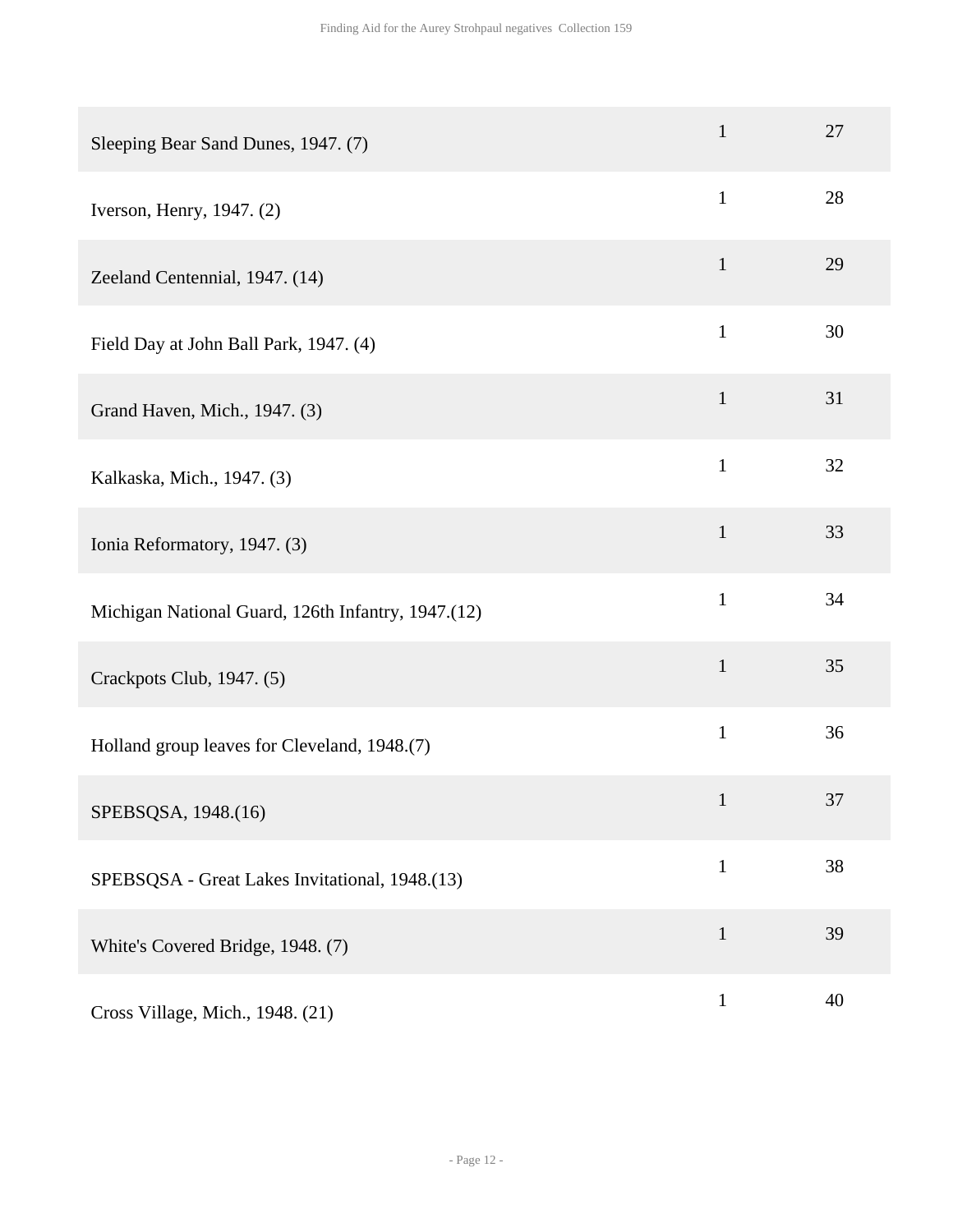| SPEBSQSA Chorus, 1948. (10)                   | $\mathbf{1}$   | 41             |
|-----------------------------------------------|----------------|----------------|
| Maddy, Dr. Joseph, 1948. (4)                  | $\mathbf{1}$   | 42             |
| Crosby, Milo Petosky, 1948. (12)              | $\mathbf{1}$   | 43             |
| Interlochen National Music Camp, 1948.(3)     | $\mathbf{1}$   | 44             |
| Water skiing, 1948. (15)                      | $\mathbf{1}$   | 45             |
| Indian naming at Harbor Springs, Mich., 1948. | $\mathbf{1}$   | 46             |
| Macatawa, Mich., 1948. (6)                    | $\mathbf{1}$   | 47             |
| Grand Haven, Mich., 1948.(5)                  | $\mathbf{1}$   | 48             |
| DeGoed, Lee, 1948. (9)                        | $\mathbf{1}$   | 49             |
| Swimming meet at Richmond Pool, 1948. (19)    | $\mathbf{1}$   | 50             |
| Macatawa, Mich., 1948. (5)                    | $\overline{2}$ | $\mathbf{1}$   |
| Charlevoix, Mich., 1948. (4)                  | $\overline{2}$ | $\overline{2}$ |
| Kitchitikipi Springs, Mich., 1948.(14)        | $\overline{2}$ | 3              |
| Sault Ste. Marie, Mich., 1948. (9)            | $\mathbf{2}$   | $\overline{4}$ |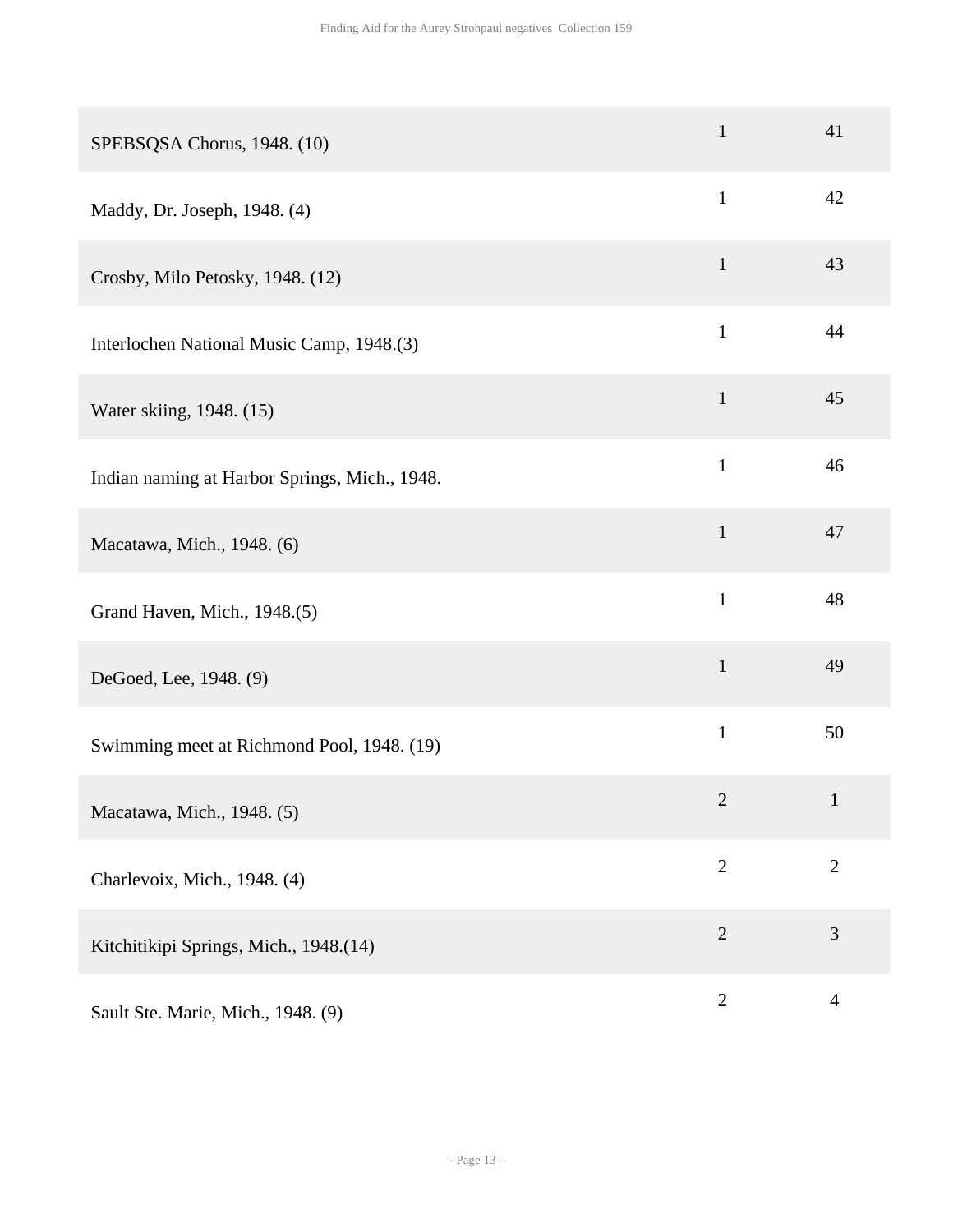| Ironton (Mich.) ferry, 1948.(3)                  | $\overline{2}$ | $\overline{5}$ |
|--------------------------------------------------|----------------|----------------|
| Grand Marias sand dunes, 1948. (21)              | $\overline{2}$ | $\sqrt{6}$     |
| Lake Charlevoix, 1948. (7)                       | $\overline{2}$ | $\tau$         |
| St. Ignace, Mich., 1948. (6)                     | $\overline{2}$ | $8\,$          |
| Grand Sable falls, 1948. (15)                    | $\overline{2}$ | 9              |
| Blaney Park, Canada, 1948.(4)                    | $\overline{2}$ | 10             |
| Blaney Park, Canada, 1948. (24)                  | $\overline{2}$ | 11             |
| Blaney Park, Canada, 1948. (19)                  | $\overline{2}$ | 12             |
| Truman, Harry S. visits Grand Rapids, 1948. (9)  | $\overline{2}$ | 13             |
| Truman, Harry S. visits Grand Rapids, 1948. (11) | $\overline{2}$ | 14             |
| Truman, Harry S visits Grand Rapids, 1948. (12)  | $\sqrt{2}$     | 15             |
| Pearson, William, 1948. (2)                      | $\overline{2}$ | 16             |
| Boyne City & Beulah, Mich., n.d. (14)            | $\overline{2}$ | 17             |
| Kaleva Bottle House, Kaleva, Mi. (1)             | $\overline{2}$ | 17.1           |